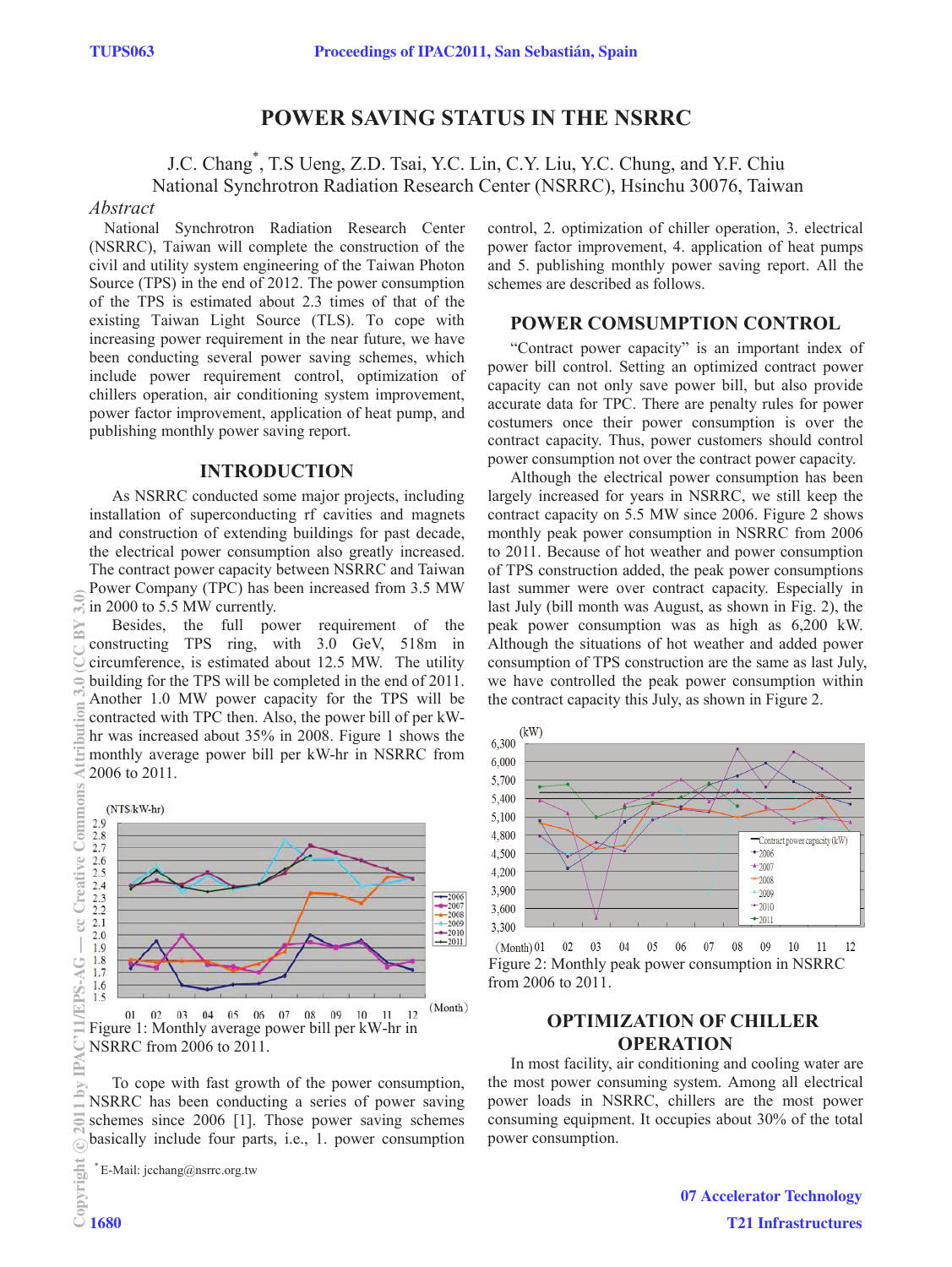We conducted the optimum chiller operation in the Instrumentation Development (ID) building. Currently, there are one 200 RT, labelled as PM-M1A, and one 500 RT, labelled as PM-M1B, chillers equipped in the ID building. Normally, chillers PM-M1A and PM-M1B respectively run in the off-peak time and peak time. We had set automatic transfer control between PM-M1A and PM-M1B. Formally, once the power load of PM-M1A was over 92% for 15 minutes, the running chiller would be switched to PM-M1B. On the other hand, once the power load of PM-M1B is less than 50%, the running chiller would be switched to PM-M1A. Typically, chiller PM-M1A and PM-M1B usually run at power load of 70%-90% and 50%-60%, respectively. Practically, the most efficient operation point of the power load of a chiller locates on the range of 70%-90%. Thus, PM-M1A run more efficiently and PM-M1B consumed more power.

After load estimation, we lifted criterion of switching PM-M1A to PM-M1B by increase the power load of PM-MIA from 92% to 95%. Consequently, chiller PM-M1A run all the time. Figure 3 shows power consumption of ID building before and after the chiller operation change. There is one electrical power feeder A for chiller PM-M1A, in white color in the upper figure, and one feeder B for chiller PM-M1B, in red color in the lower figure, respectively. There is a vertical yellow straight line showing the time we changed the chiller operation control. These data are history from 1st to 17th July 2011. There are two segments respectively in  $7/2 \sim 7/3$  and  $7/9 \sim 7/10$ are the weekends.

Clear daily period of power consumption is shown in the weekdays. Especially in feeder B, square-like waves of 300 kW in amplitude appear in the daytime. Before the chiller operation control change, the power consumption in the peak time in feeder A and B were about 200kW and 430kW, respectively. After the control change, the power consumption in the peak time in feeder A and B were about 320kW and 200kW, respectively. Thus, total about 110kW of power was saved because of the control change.



Figure 3: Power consumption of ID building before and after the chiller operation control change.

## **ELECTRICAL POWER FACTOR IMPROVEMENT**

We have kept improving in the electrical power factor since 2004. We applied power factor correction capacitor bank to improve the power factor as well as reduce power losses (I2R).

Figure 4 shows the yearly average power factors of past 7 years. The yearly average power factor was improved from 95.08% in 2004 to 100.00 in 2010. The TPC also rewards power users with discount of power bill for their efforts on good power factor. The saved power bill was also increased from NT 1,200,298 dollars in 2004 to NT 2,794,511 dollars in 2010, as shown in Figure 5.







Figure 5: Power bill saved because of power factors improvement for past 7 years.

#### **APPLICATION OF HEAT PUMPS**

NSRRC formally used electrical heated water on the air conditioning system and de-ionized water to control temperature. However, the coefficient of performance (COP) of the general electrical heater is only about 90%. It means per kW-hr can produce about heat of 774 kcal.

For better COP, we installed a new heat pump in the machine room of the 2nd Utility building in 2008. The COP of the heat pump is about 350%, which is almost 4 times that of the electrical heater. The heat pump absorbs waste heat from air to the hot water. Thus it can save electrical power as well as provide cooled air to the machine room.

In the TPS project, we will install two more heat pumps in the 3rd Utility building. The type of heat pump absorbs waste heat from water to hot water. The COP of these two heat pumps is similar to the one installed in the 2nd Utility building.